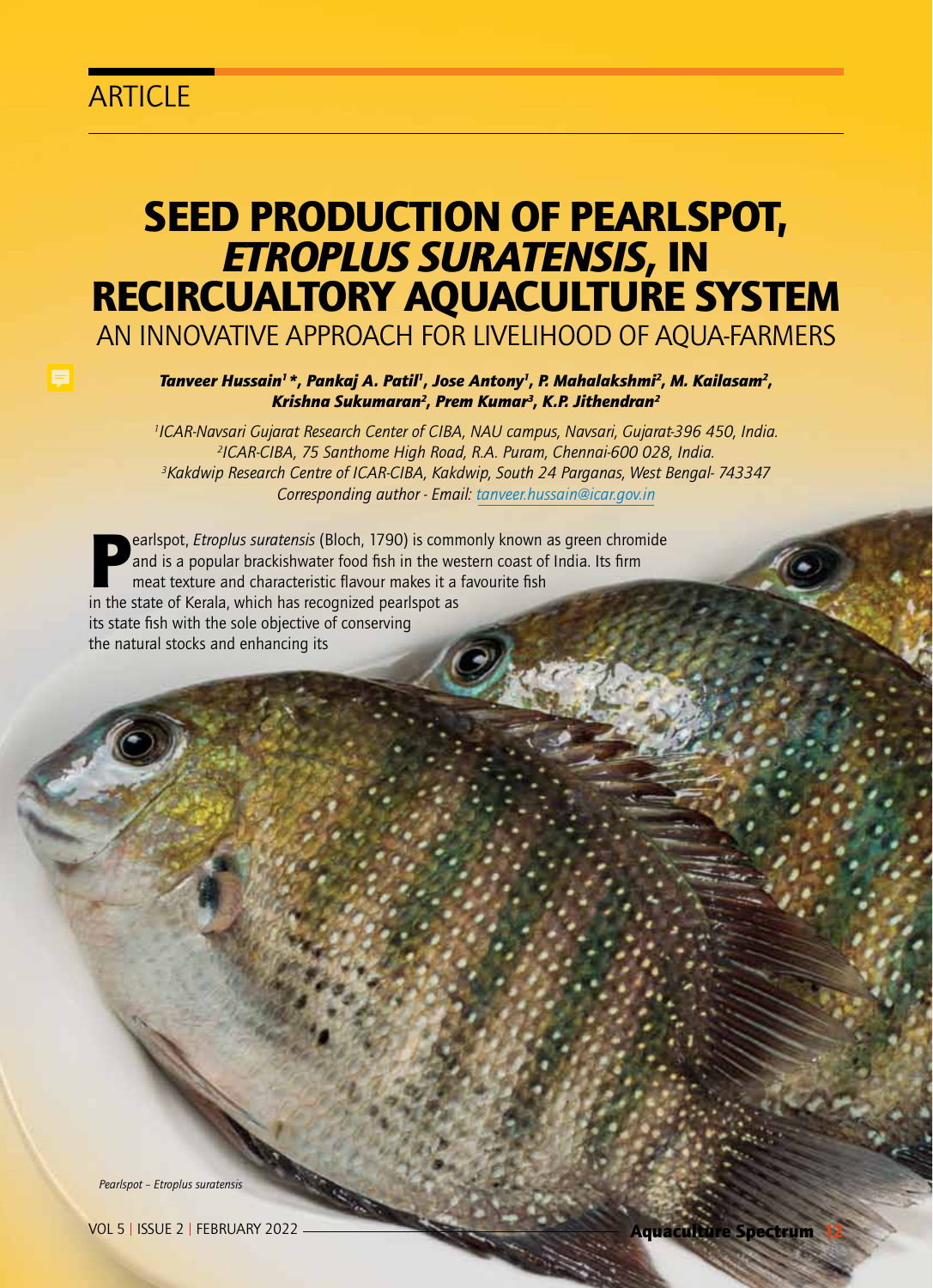aquaculture production. Pearlspot fetches upto INR 250 to 500 in markets across the country and it sells for even higher prices in the niche markets. Recently, the fish has also started becoming popular among fish hobbiyists as an ornamental fish. Being a fish with an omnivores feeding habit, aquaculture of pearslpot is considered economical and highly adaptable to different culture systems like pond, pen and cages. A major bottle neck that is limiting the expansion of pearlspot farming is the insufficient availability of quality seed for stocking in different growout systems. Although, several studies report the breeding and seed production of pearlspot in earthen ponds, cement tanks and raceways, large scale seed production technology

for the species is a challenging task due to issues such as pair

formation and parental care among others. In order to overcome these issues as well as to carry out mass scale seed production, the Navsari Gujarat Research Center of CIBA (NGRC-CIBA) has developed a cage based mass spawning system for pearlspot and an RAS based Hatchery system (Incubation & larval rearing) at its research farm in Matwad, Navsari, Gujarat.

#### Mass spawning of pearlspot in floating net cage installed in brackishwater pond

Twenty four nos. (12 pairs) of pearlspot brooders comprising of both male (TL:  $20.5 \pm 0.201$  cm & BW: 222  $\pm$  4.33 g) and female fish (TL: 18.57  $\pm$  0.44 cm & BW: 179.15  $\pm$  10.97 g) were stocked in a floating cage (4  $\times$  4  $\times$  1.5 m) at a sex ratio of 1:1. The cage was installed in a brackishwater earthen pond. The brooders were segregated on the basis of the secondary sexual characteristics. Female fish were identified using the protruded pinkish enlarged ovipositor whereas, male fish were recognized with the presence of the whitish pointed genital papilla. The brooders were fed using formulated pellet diet containing 32% crude protein and 5% lipid @ 5% of body weight daily in two equal feeding rations.

> 12 circular clay bowls (Egg collectors) were placed in the cage at an interval of 1 m distance from each other as a substrate for laying the eggs. These egg collectors were suspended in the cage using nylon twine and tied to the cage collar for easy observation and collection of eggs. The number of egg collectors required depends on the number of breeding pairs released into the cage.

> > A total of 27 spawnings were recorded within a span of 3 months, with an

average of 2 - 3 spawnings/week. The number of eggs layed in each spawning ranged from 600 to 1,600 numbers, with an average fecundity of 900 nos./ spawning. The eggs were oblong, heavily yolked, light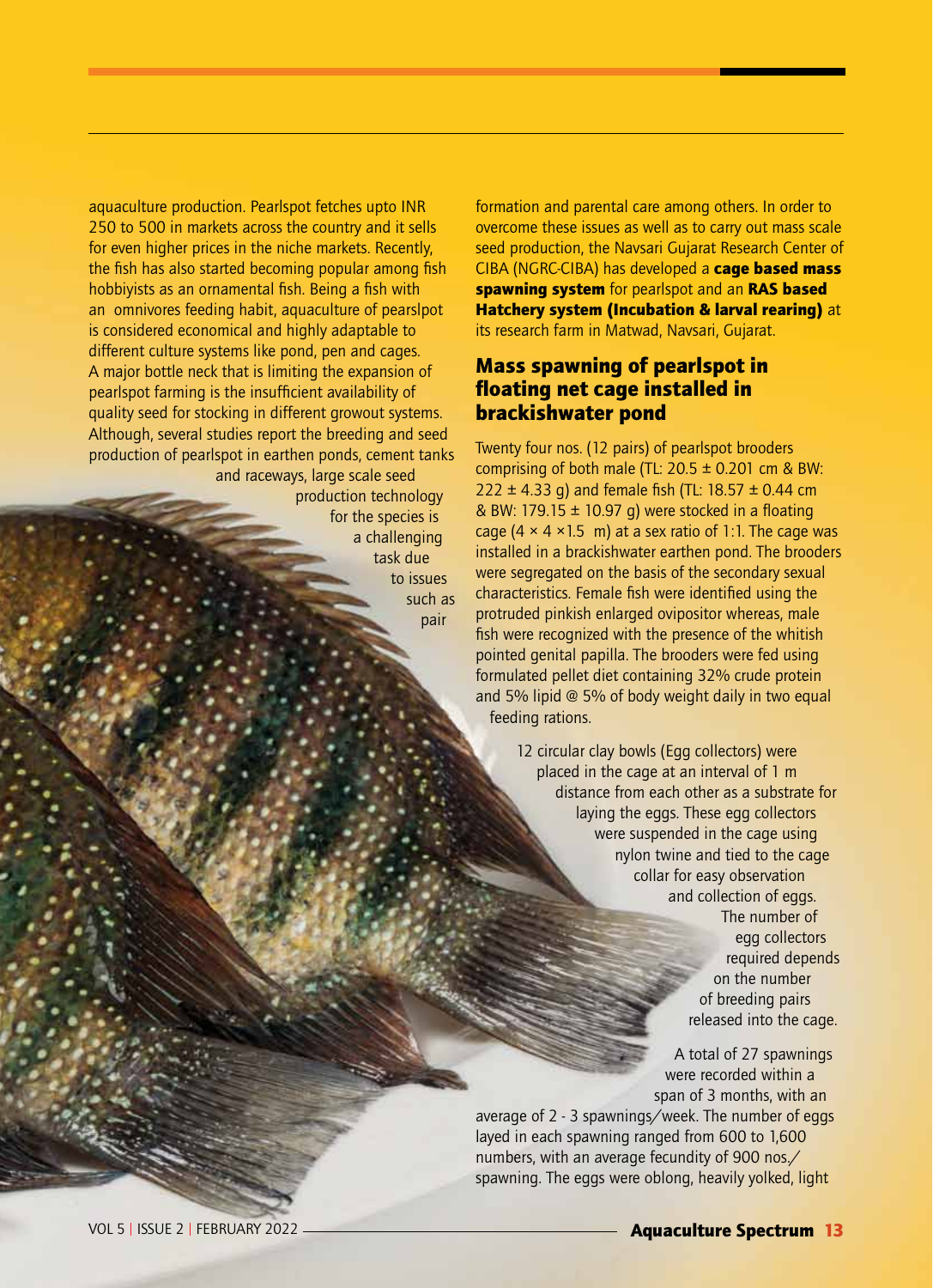

peach in colour and were adhesive in nature and attached to the substrate. Regular inspection of the egg collection bowls were carried out during morning and evening at 07:30 and 18:00 hours respectively, for presence of eggs. The physico-chemical parameters of the pond water during the spawning of pearlspot in the cage ranged as follows, temperature: 29 - 31 $°C$ , salinity: 9 - 17 ppt, Dissolved oxygen: 5 - 6 ppm and pH: 8.1 - 8.3.

#### Collection of fertilized eggs, acclimatization and treatment

The egg collectors (substrate) along with the attached fertilized eggs were removed from the cage 24 hrs after spawning and washed repeatedly with clean seawater along with the substrate to remove any attached debris. As a prophylactic measure, the eggs were subjected to  $\mathsf{KMnO}_4$  dip treatment at 10 ppm concentration for

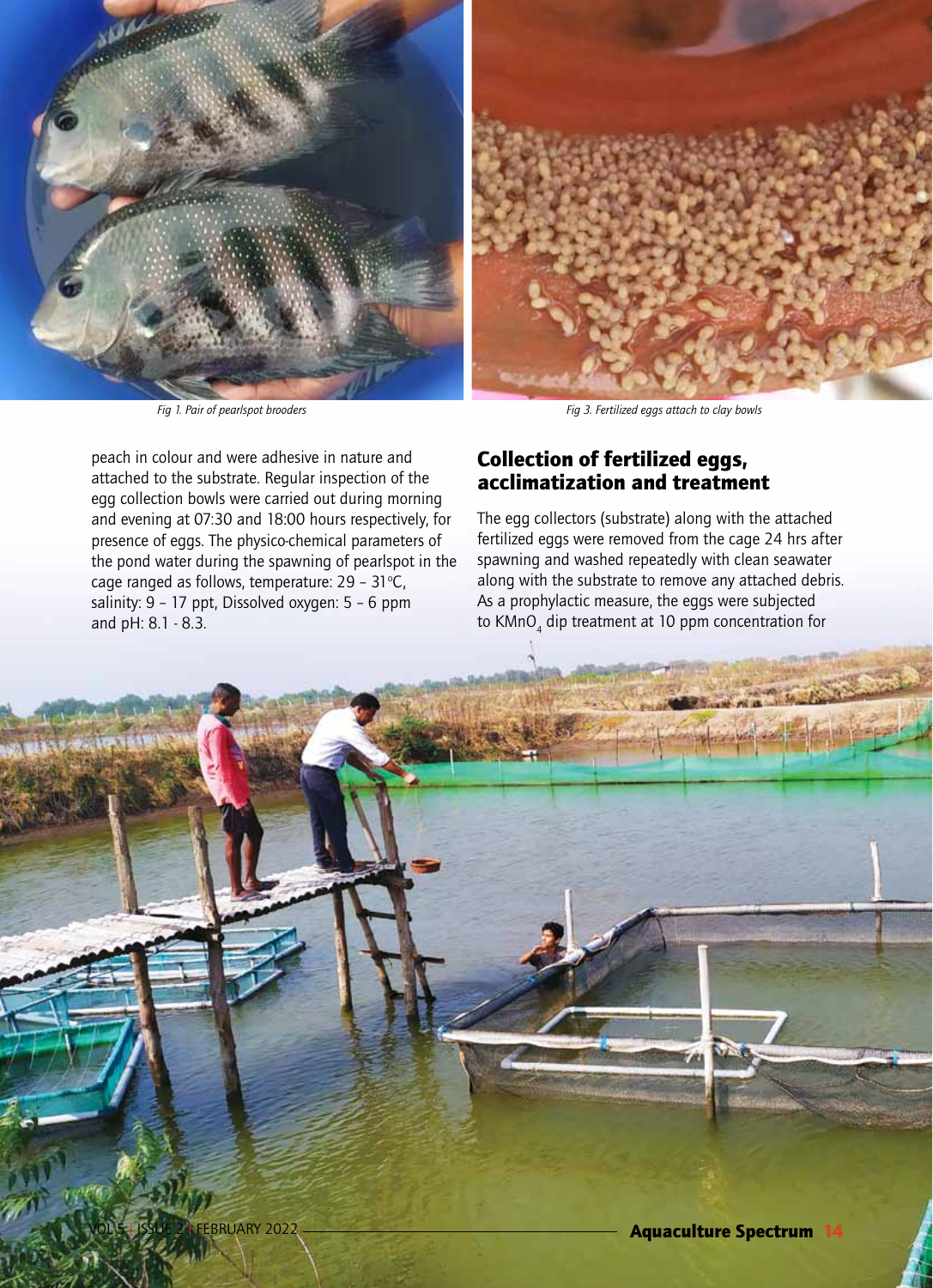

*Fig 4. Microscopic view of fertilized egg*

30 seconds. They were then placed (along with the substrate) inside the incubation tanks for hatching. The substrate removed from the cage was replaced with another one and kept in the same position of the cage to facilitate further spawning and to avoid movement of brooders to another location/substrate.

#### Incubation, hatching and larval rearing in RAS based indoor hatchery

The incubation cum larval rearing tanks are attached to a RAS system, A series of plastic tubs (LRTs of 70L cap) with inlet and outlet, were placed above a 2 tonne rectangular FRP tank with the support of a steel frame installed above the tank. A submersible power head (2,500 liter/hr) placed inside the 2 ton FRP tank (reservoir for collection of filtered water) circulated the water between tanks and the filtration devices (sand and biofliter). Vigorous aeration and mild flow rate of 1 L/min was maintained for incubation and hatching of eggs. The eggs hatched after an incubation period of 2 - 3 days depending on water temperature and egg stage. An average hatching rate of 90% was observed. After the completion of hatching, the substrate was removed and the hatchlings were reared in the LRTs for a period of 21 days.

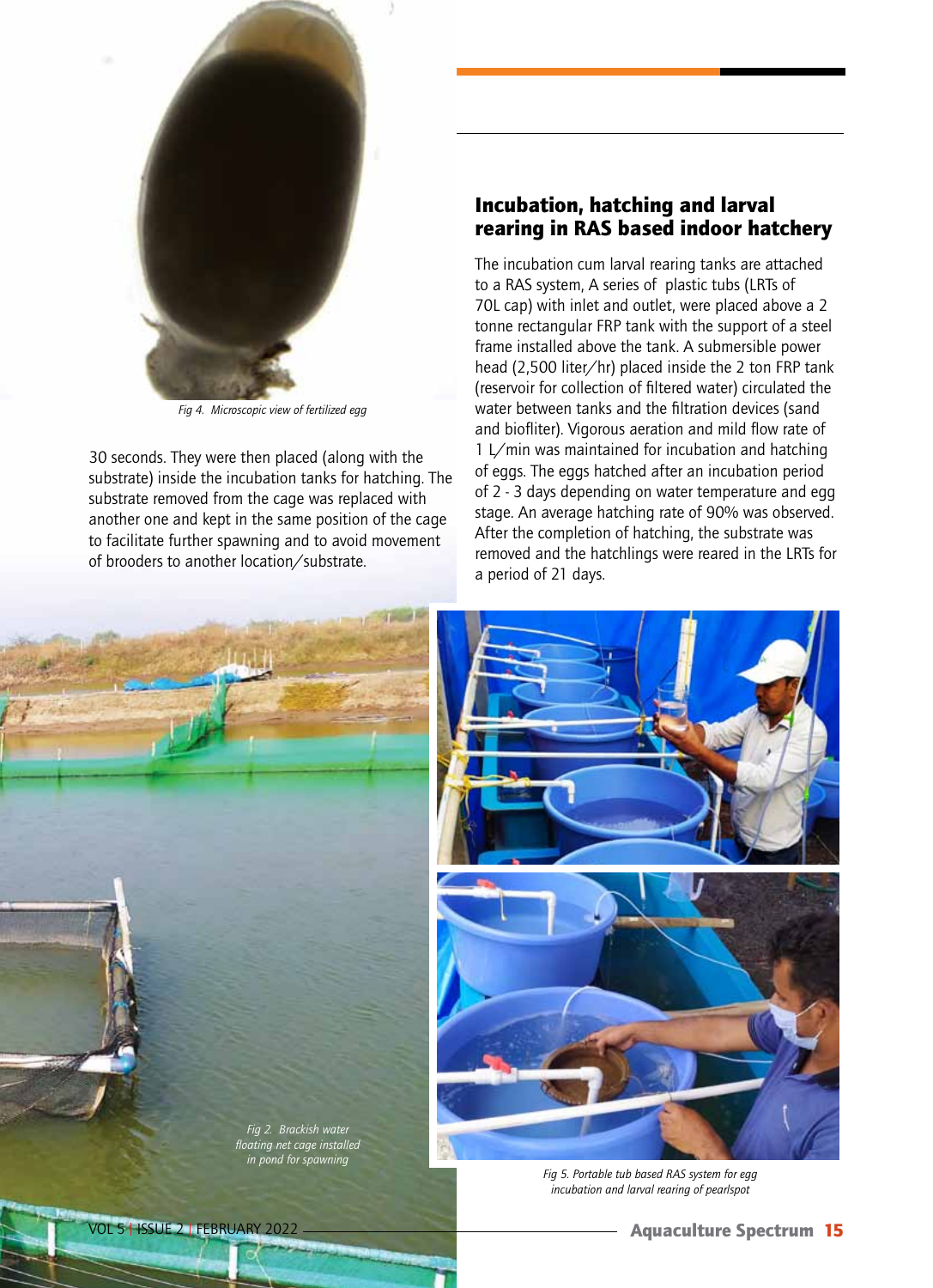

*Fig 6. Beneficaries with pearlspot fry Fig 7. 21 day old pearlspot fry*

#### Larval rearing

The hatchlings of pearlspot measured approximately 5.5 mm in total length and were demersal in nature due to the presence of heavy yolk sac. The newly hatched larvae were maintained in the plastic tubs (LRTs) at a density of 15 nos./litre. The larvae were fed from the  $3<sup>rd</sup>$  day onwards using freshly hatched Artemia nauplii at 5 nos./ml. By the  $7<sup>th</sup>$  day post hatch, the stocking density of pearlspot larvae was reduced to 6 nos./litre (around 400 nos. in each tub). From the 10<sup>th</sup> day post hatching, larvae were fed twice a day using formulated larval feed (200 – 500  $\mu$ ) and 3 times using freshly hatched Artemia nauplii. After 21 days post hatching, the larvae attained a size of 9 - 10 mm at a survival rate of 80%.

Around 12,000 early fry were obtained from 27 spawnings at the hatchery unit within three months. Pearlspot seed produced from this model were supplied to the beneficiaries under the scheduled caste sub plan (SCSP) scheme at regular intervals for demonstration of nursery rearing of pearlspot as a source of livelihood generation activity. It is estimated that around 9,000 no's early fry can be produced in a month using

12 - 15 pairs of brooders, at an average of 650 nos. fry per spawning. The peak breeding season suitable for pearlspot seed production is during the months of July to October. The investment required for setting up of 1 cage unit and a portable RAS incubation and larval rearing system for the production of 50,000 fry/annum costs INR 90,000.

#### Nursery rearing of pearlspot in hapa based system

Nursery rearing is a very important step in aquaculture for the production of appropriate sized fingerlings. Nursery rearing of pearlspot can be carried out in ponds, tanks and net cages (hapa). However, nursery rearing in hapa is considered superior, as it is economical, easy to monitor and suitable for large scale production of fingerlings in 45 – 60 days of rearing.

Twenty one days old, early fry of pearlspot (0.9 – 1 cm) were stocked in hapas (2×1×1 m dimensions) installed in earthen ponds @ 500 nos./hapa. Early fry were fed 3 times daily using artificial larval diet at 15% of their total biomass. Early fry attained a size of 2.0 – 2.5 cm (fry) in 30 days of nursery rearing. Further, the fry were reared for another 30 – 45 days to attain the fingerling



*Fig 8. Distrubution of pearlspot seeds to beneficiaries*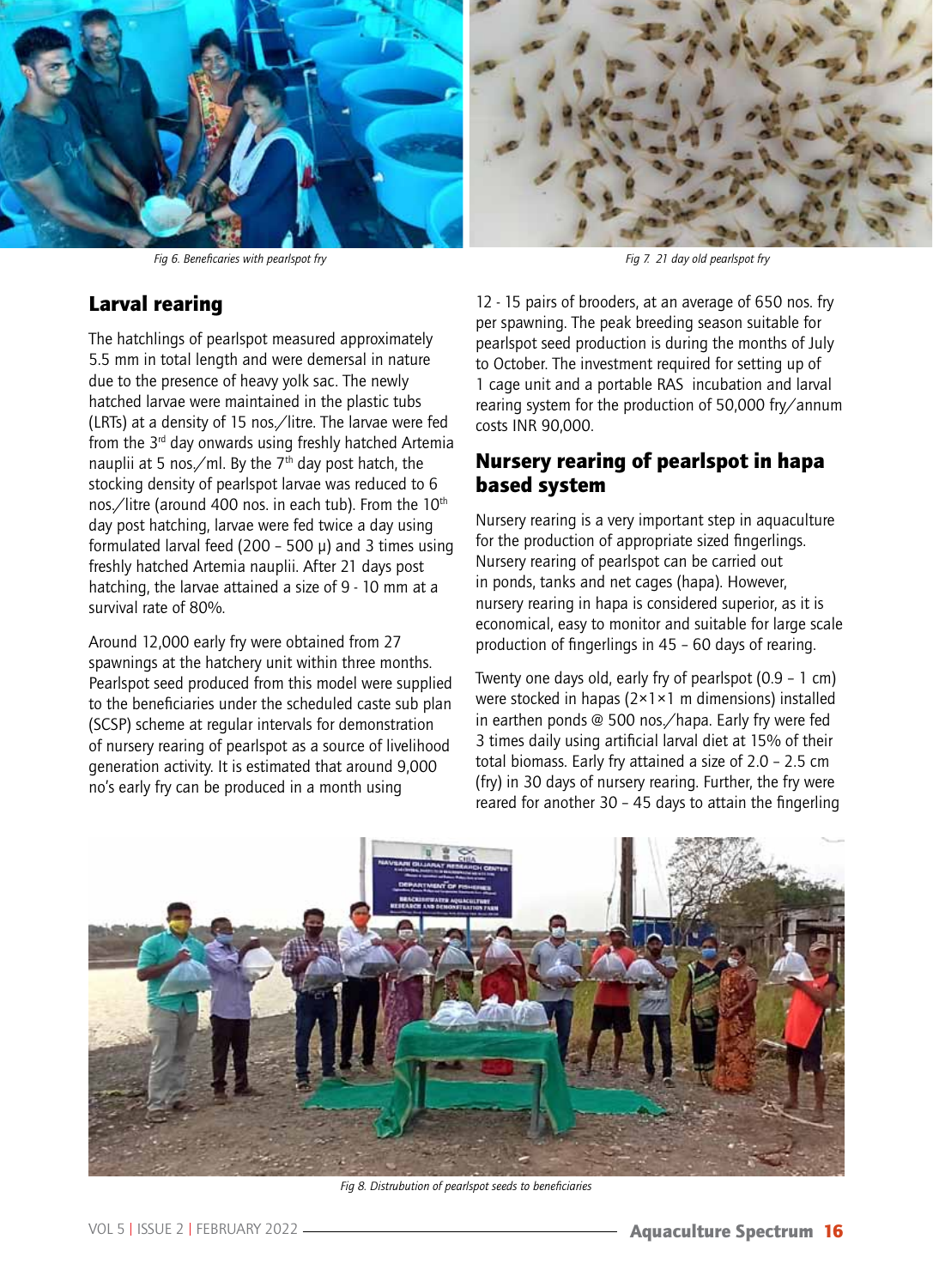

# **AQUACULTURE PROBIOTICS EXPERT**





#### **1. WATER QUALITY CONDITIONING**

Nu Ri

**NET 200 g** 

Best choice of Bacillus spp. that rapidly decompose uneaten feed, feces and other organic substances in pond water, keeps water quality optimal





#### 2. HIGH ACTIVITY OF SPORES

No cultivation is needed. Easily adapt to the changes of surroundings and g row fast in freshwater or seawater culture farming, even under low oxygen environment



3. DECREASE AMMONIA CONTENT

Prevent the accumulation of toxic substances such as NH ... NO, etc.

4. IMPROVE WATER COLOR

Improve water color regulate the algae and bacteria balance in water, turning your pond from green to clear

#### 5. ESTABLISH BALANCED POND BACTERIA SYSTEM

Compete nutrition with vibrio and inhibit them to grow. Provide nutrition for probiotics in the pond, to establish a well-balanced farming system.

#### **6. INCREASE AQUACULTURE PRODUCTION**

Good quality of water prevents fish/prawn infections, making high profit of production

## \* COMPOSITION:

#### Bacillus spp. > 1x 10 <sup>11</sup> cfu/kg

(Bacillus subtilis, Bacillus amyloliquefaciens, Bacillus licheniformis)

#### UNI-PRESIDENT VIETNAM CO., LTD

No. 16-18-20, DT 743 Road, Song Than II Ind Zone, Di An Ward, Di An City, Binh Duong Province, Vietnam. aquafeed@upvn.com.vn

www.uni-president.com.vn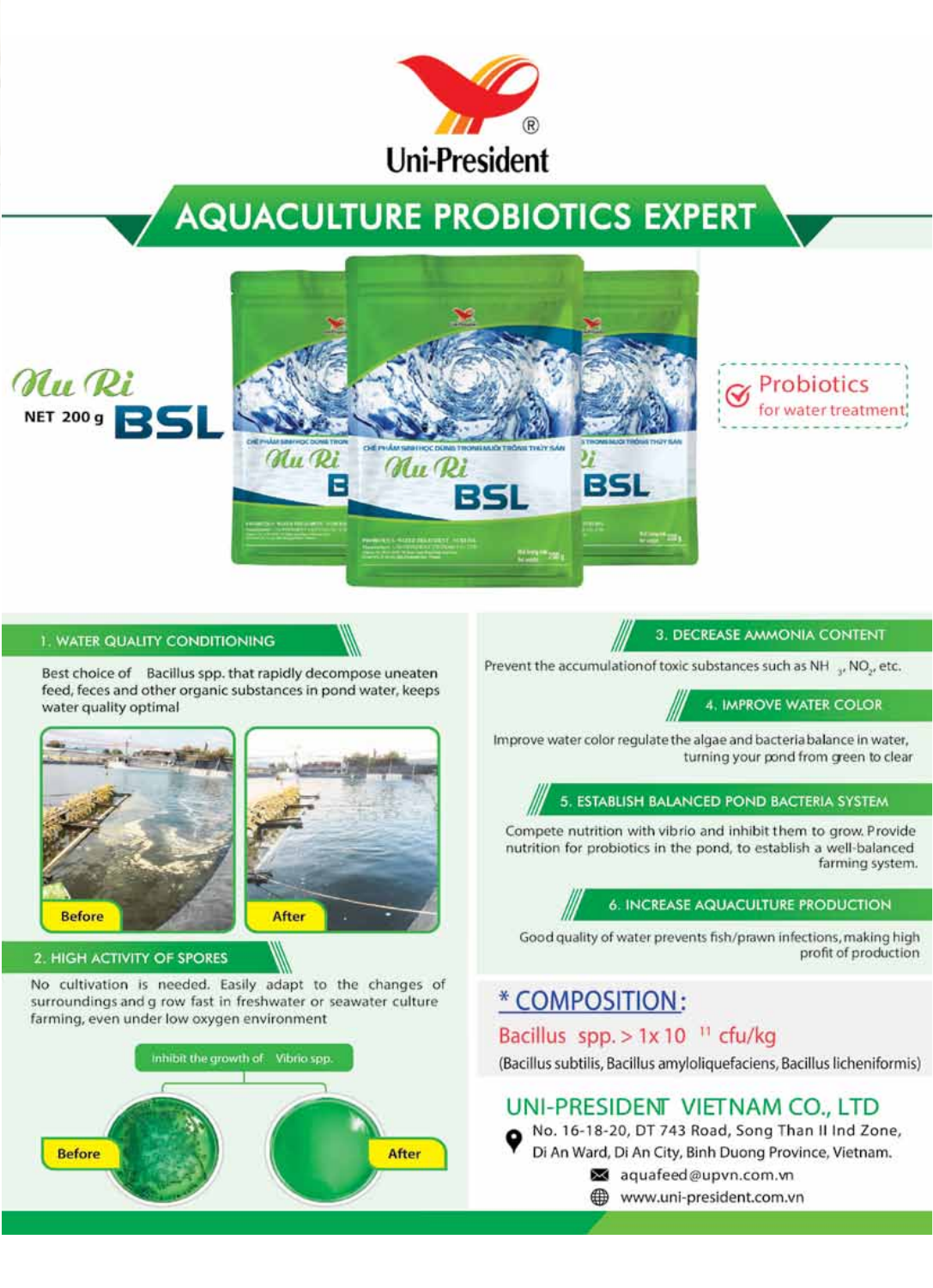# **AQUA**<br>care



# **Control**

Presenting AquaCare Control, a probiotic product from Skretting's water care portfolio.

**AquaCare Control's formulation is** designed to improve water quality, support growth and feed conversion ratio for fish and shrimp.

> To know more contact us: +91 73047 95555





### **SKRETTING INDIA**

Unit No. L4 04, SLN Terminus, Survey No. 133, Besides Botanical Gardens Gachibowli, Hyderabad - 500032, Telangana | @ contact.india@skretting.com ● www.skretting.in | ● Skretting-India | ● Skretting India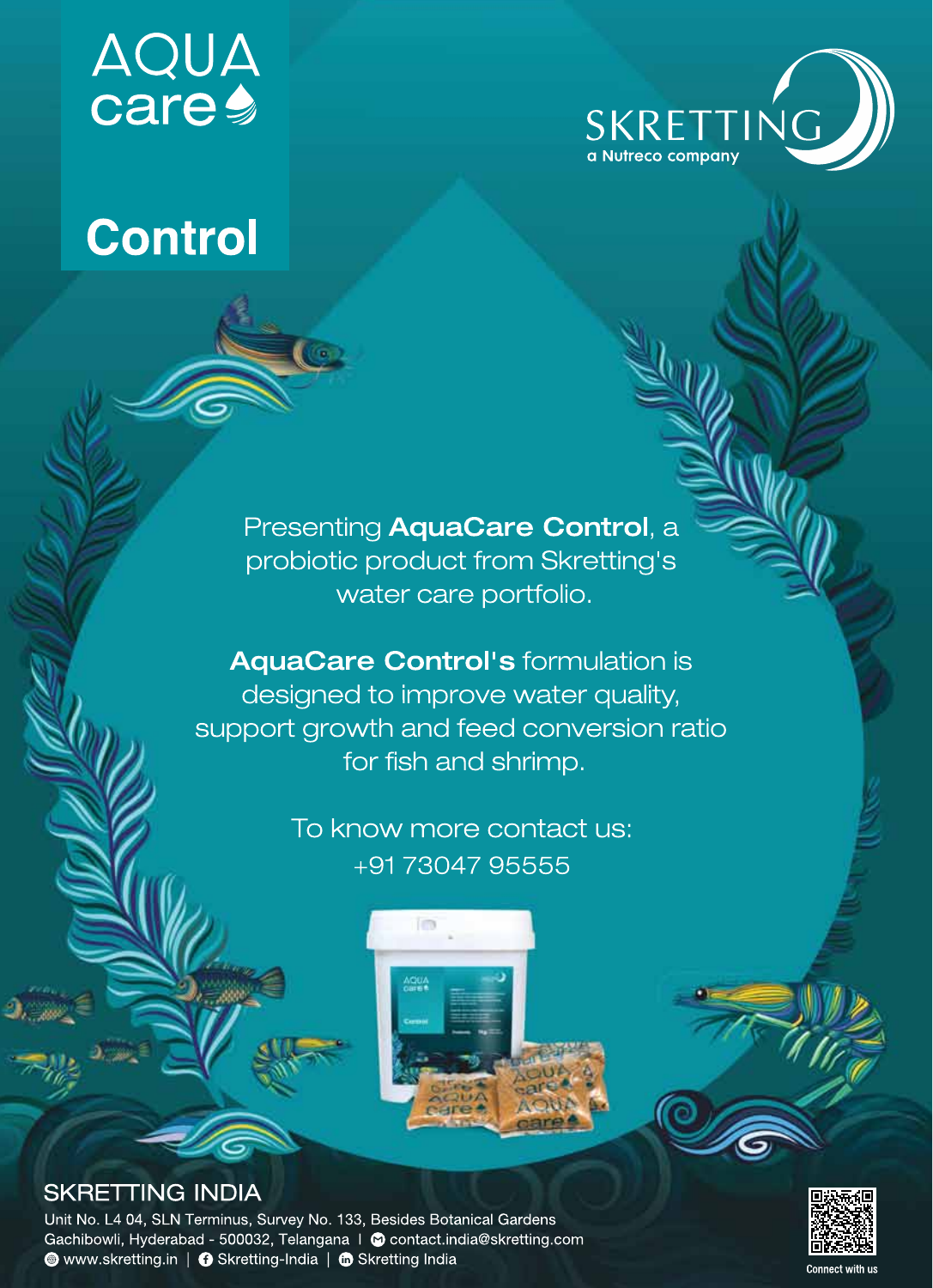

*Fig 9. Nursery rearing of pearlspot in nylon hapas*

size (4 - 4.5 cm). An average survival rate of 80% was obtained during the nursery rearing of early fry to fingerling stage. During nursery rearing, cleaning of hapas on regular basis is very much essential to avoid clogging and to facilitate water circulation for better growth and survival of the stocked fry.

A total of 10,000 pearlspot fry and fingerlings were produced at NGRC–CIBA farm with the involvement of SCSP beneficiaries (women Self Help Groups) during this period. Around, 8,000 pearlspot fingerlings (4.5 – 8 cm) were sold to local brackishwater fish farmers at INR 15/fingerling resulting in generation of revenue to the tune of INR 1,20,000 to the SCSP women beneficiaries.

#### Advantages of spawning in floating net cages and seed production of pearslpot in RAS system

Pair formation is very easy in cage based breeding model of pearlspot, as it promotes natural selection of pairs within a community of brooders.

• Risk free maintenance of brooders in cages whereas other systems need expensive RAS system.

- rearing results in better fry production.
- Cages can be easily installed in any unutilized water body and establishment of a small RAS system exclusively for larval rearing requires low capital investement
- Mass scale seed production can be easily achieved from this model.
- Periphyton attached to the cage mesh forms additional nutrient rich feed for the brooders.

#### Conclusion

The cage based pearlspot community breeding model carried out in this study has produced promising results towards continuous breeding and supply of fertilised eggs and larvae to hatchery units. The production of 10,000 fry within a period of 3 months from a very small experimental setup, is indicative of the immense scope for mass scale seed production of pearlspot in the region. A total of 50,000 fry/annum can be produced using 12-15 pairs of brooders stocking in floating net cages and subsequent seed production in RAS system. This technology can be propagated to other coastal states of India for mass scale seed production of pearlspot for the benefit of aquafarmers and self-help groups as a livelihood generation activity.